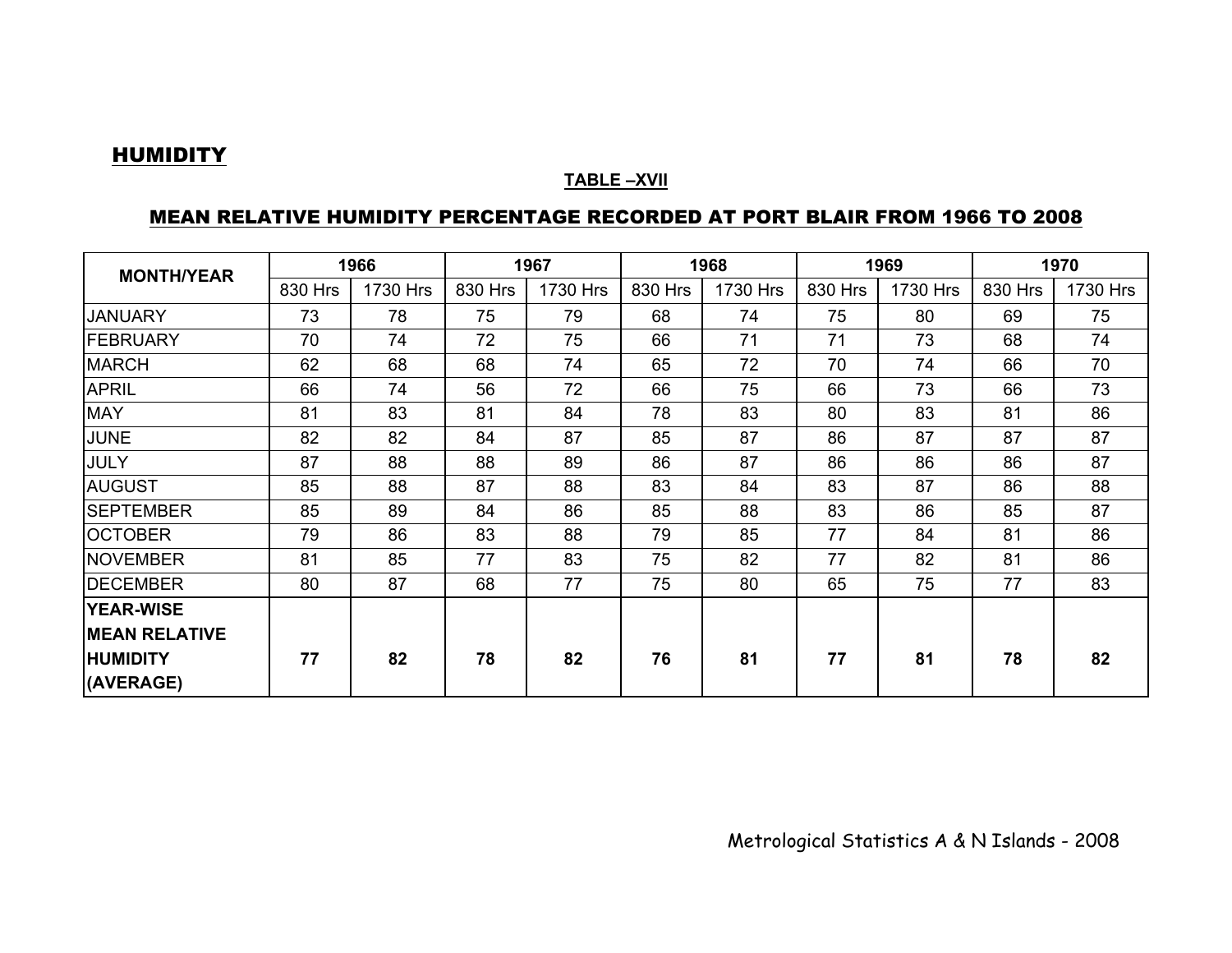| <b>MONTH/YEAR</b>    | 1971    |          | 1972    |          | 1973    |          | 1974    |          | 1975    |          |
|----------------------|---------|----------|---------|----------|---------|----------|---------|----------|---------|----------|
|                      | 830 Hrs | 1730 Hrs | 830 Hrs | 1730 Hrs | 830 Hrs | 1730 Hrs | 830 Hrs | 1730 Hrs | 830 Hrs | 1730 Hrs |
| <b>JANUARY</b>       | 65      | 72       | 66      | 70       | 67      | 70       | 69      | 72       | 78      | 79       |
| FEBRUARY             | 68      | 72       | 65      | 69       | 72      | 73       | 73      | 71       | 72      | 73       |
| <b>MARCH</b>         | 67      | 73       | 66      | 71       | 71      | 73       | 70      | 74       | 72      | 72       |
| <b>APRIL</b>         | 63      | 70       | 71      | 76       | 67      | 72       | 73      | 78       | 68      | 74       |
| <b>MAY</b>           | 80      | 81       | 79      | 81       | 84      | 85       | 77      | 81       | 79      | 83       |
| <b>JUNE</b>          | 83      | 85       | 86      | 85       | 86      | 85       | 80      | 83       | 86      | 87       |
| <b>JULY</b>          | 85      | 86       | 85      | 85       | 86      | 87       | 84      | 85       | 82      | 81       |
| <b>AUGUST</b>        | 83      | 87       | 82      | 85       | 85      | 86       | 83      | 84       | 85      | 87       |
| <b>SEPTEMBER</b>     | 84      | 88       | 82      | 86       | 84      | 86       | 81      | 86       | 83      | 84       |
| <b>OCTOBER</b>       | 85      | 88       | 79      | 88       | 82      | 85       | 84      | 88       | 84      | 89       |
| <b>NOVEMBER</b>      | 72      | 78       | 83      | 83       | 79      | 81       | 78      | 83       | 81      | 85       |
| <b>DECEMBER</b>      | 74      | 80       | 74      | 87       | 73      | 74       | 72      | 77       | 74      | 78       |
| <b>YEAR-WISE</b>     |         |          |         |          |         |          |         |          |         |          |
| <b>MEAN RELATIVE</b> |         |          |         |          |         |          |         |          |         |          |
| <b>HUMIDITY</b>      | 76      | 80       | 77      | 81       | 78      | 80       | 77      | 80       | 79      | 81       |
| (AVERAGE)            |         |          |         |          |         |          |         |          |         |          |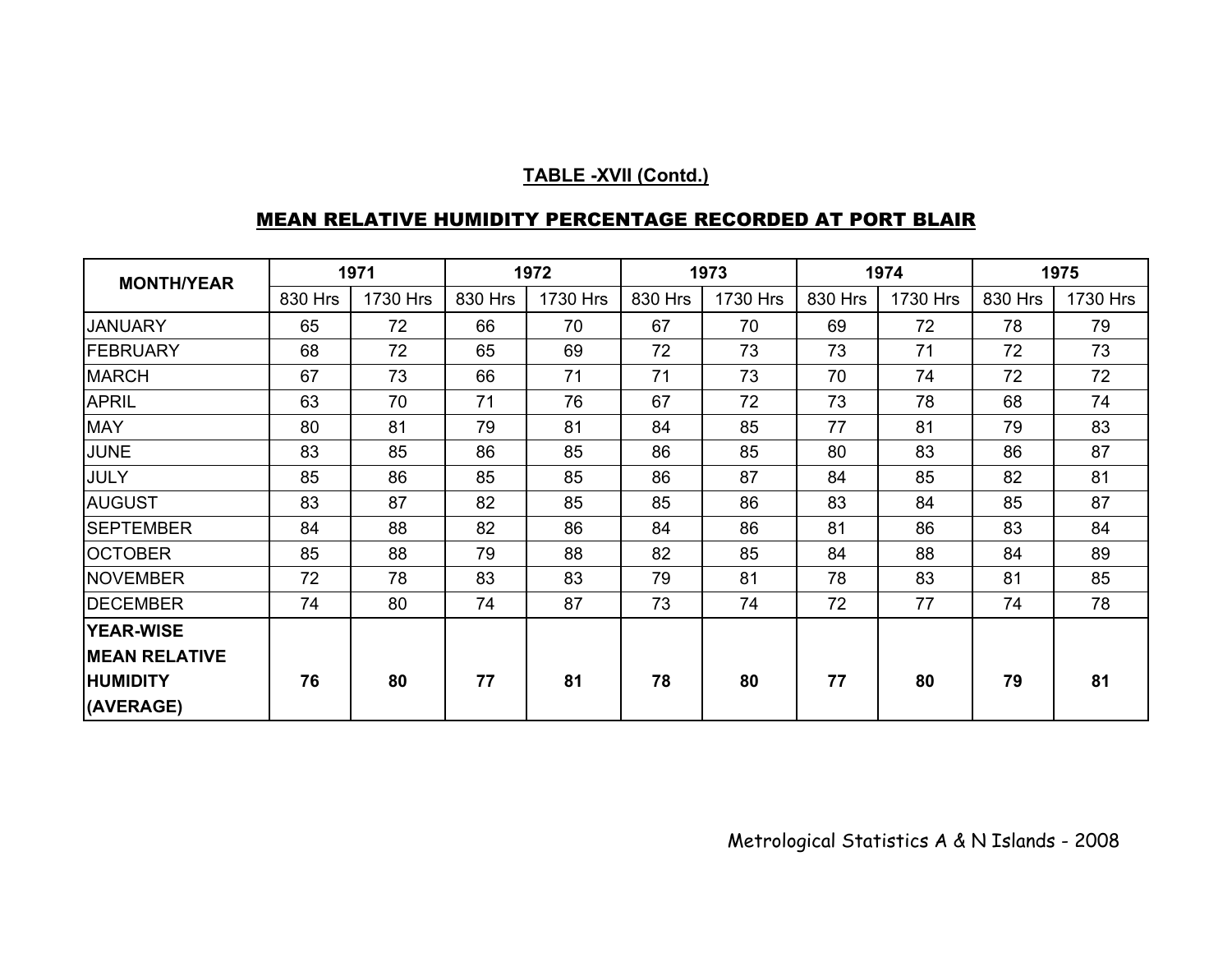| <b>MONTH/YEAR</b>    | 1976    |          | 1977    |          | 1978    |          | 1979    |          | 1980    |          |
|----------------------|---------|----------|---------|----------|---------|----------|---------|----------|---------|----------|
|                      | 830 Hrs | 1730 Hrs | 830 Hrs | 1730 Hrs | 830 Hrs | 1730 Hrs | 830 Hrs | 1730 Hrs | 830 Hrs | 1730 Hrs |
| <b>JANUARY</b>       | 66      | 68       | 74      | 75       | 76      | 77       | 72      | 78       | 71      | 73       |
| <b>FEBRUARY</b>      | 70      | 62       | 74      | 74       | 73      | 73       | 69      | 70       | 66      | 70       |
| <b>MARCH</b>         | 68      | 73       | 73      | 74       | 69      | 72       | 65      | 65       | 67      | 69       |
| <b>APRIL</b>         | 69      | 68       | 67      | 73       | 70      | 74       | 71      | 72       | 67      | 72       |
| <b>MAY</b>           | 82      | 83       | 81      | 84       | 83      | 81       | 77      | 80       | 76      | 80       |
| <b>JUNE</b>          | 82      | 84       | 83      | 84       | 85      | 85       | 80      | 80       | 84      | 84       |
| <b>JULY</b>          | 81      | 84       | 86      | 88       | 89      | 86       | 86      | 89       | 85      | 85       |
| <b>AUGUST</b>        | 85      | 86       | 85      | 83       | 84      | 83       | 83      | 84       | 84      | 85       |
| <b>SEPTEMBER</b>     | 82      | 85       | 86      | 88       | 86      | 81       | 82      | 85       | 81      | 81       |
| <b>OCTOBER</b>       | 81      | 84       | 79      | 83       | 76      | 84       | 77      | 82       | 84      | 89       |
| <b>NOVEMBER</b>      | 77      | 81       | 77      | 80       | 75      | 77       | 74      | 75       | 79      | 86       |
| <b>DECEMBER</b>      | 72      | 71       | 73      | 77       | 71      | 72       | 72      | 73       | 79      | 84       |
| <b>YEAR-WISE</b>     |         |          |         |          |         |          |         |          |         |          |
| <b>MEAN RELATIVE</b> |         |          |         |          |         |          |         |          |         |          |
| <b>HUMIDITY</b>      | 76      | 78       | 78      | 80       | 78      | 79       | 76      | 78       | 77      | 79       |
| (AVERAGE)            |         |          |         |          |         |          |         |          |         |          |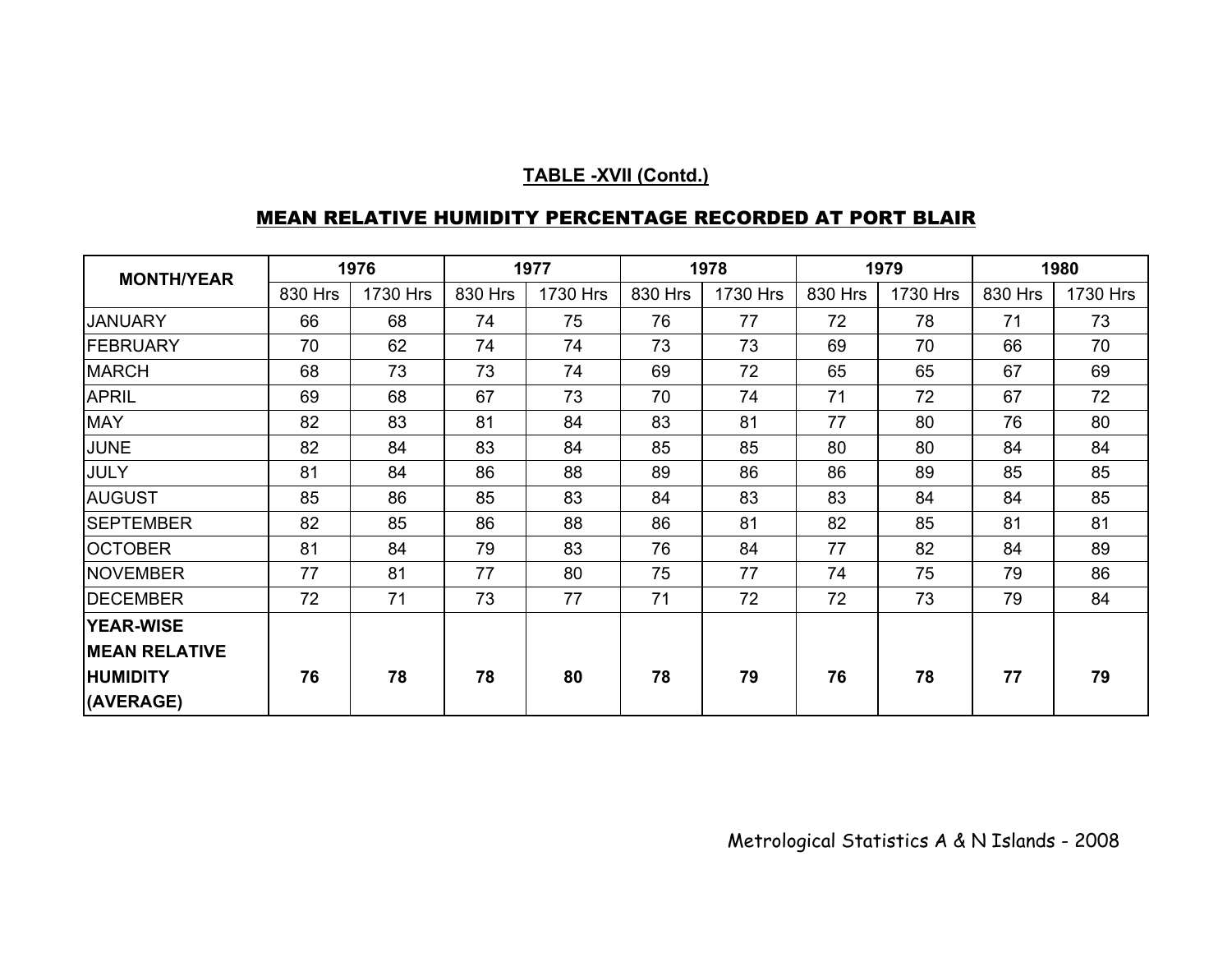| <b>MONTH/YEAR</b>    | 1981    |          | 1982    |          | 1983    |          | 1984    |          | 1985    |          |
|----------------------|---------|----------|---------|----------|---------|----------|---------|----------|---------|----------|
|                      | 830 Hrs | 1730 Hrs | 830 Hrs | 1730 Hrs | 830 Hrs | 1730 Hrs | 830 Hrs | 1730 Hrs | 830 Hrs | 1730 Hrs |
| <b>JANUARY</b>       | 70      | 73       | 72      | 75       | 70      | 73       | 71      | 71       | 74      | 76       |
| FEBRUARY             | 67      | 73       | 70      | 73       | 70      | 72       | 78      | 82       | 69      | 73       |
| <b>MARCH</b>         | 63      | 71       | 69      | 73       | 67      | 67       | 70      | 72       | 69      | 71       |
| <b>APRIL</b>         | 69      | 75       | 70      | 77       | 68      | 67       | 72      | 77       | 69      | 72       |
| <b>MAY</b>           | 77      | 79       | 76      | 80       | 67      | 71       | 78      | 79       | 75      | 80       |
| <b>JUNE</b>          | 83      | 80       | 82      | 83       | 82      | 83       | 83      | 84       | 83      | 84       |
| <b>JULY</b>          | 82      | 85       | 84      | 85       | 83      | 86       | 83      | 84       | 82      | 84       |
| <b>AUGUST</b>        | 84      | 86       | 82      | 85       | 88      | 85       | 79      | 82       | 84      | 85       |
| <b>SEPTEMBER</b>     | 82      | 87       | 85      | 85       | 82      | 88       | 82      | 85       | 83      | 89       |
| <b>OCTOBER</b>       | 80      | 86       | 77      | 81       | 85      | 87       | 78      | 82       | 81      | 87       |
| <b>NOVEMBER</b>      | 80      | 86       | 81      | 87       | 79      | 77       | 76      | 79       | 80      | 74       |
| <b>DECEMBER</b>      | 75      | 81       | 70      | 72       | 75      | 79       | 75      | 77       | 73      | 76       |
| <b>YEAR-WISE</b>     |         |          |         |          |         |          |         |          |         |          |
| <b>MEAN RELATIVE</b> |         |          |         |          |         |          |         |          |         |          |
| <b>HUMIDITY</b>      | 76      | 81       | 77      | 80       | 76      | 78       | 77      | 80       | 77      | 80       |
| (AVERAGE)            |         |          |         |          |         |          |         |          |         |          |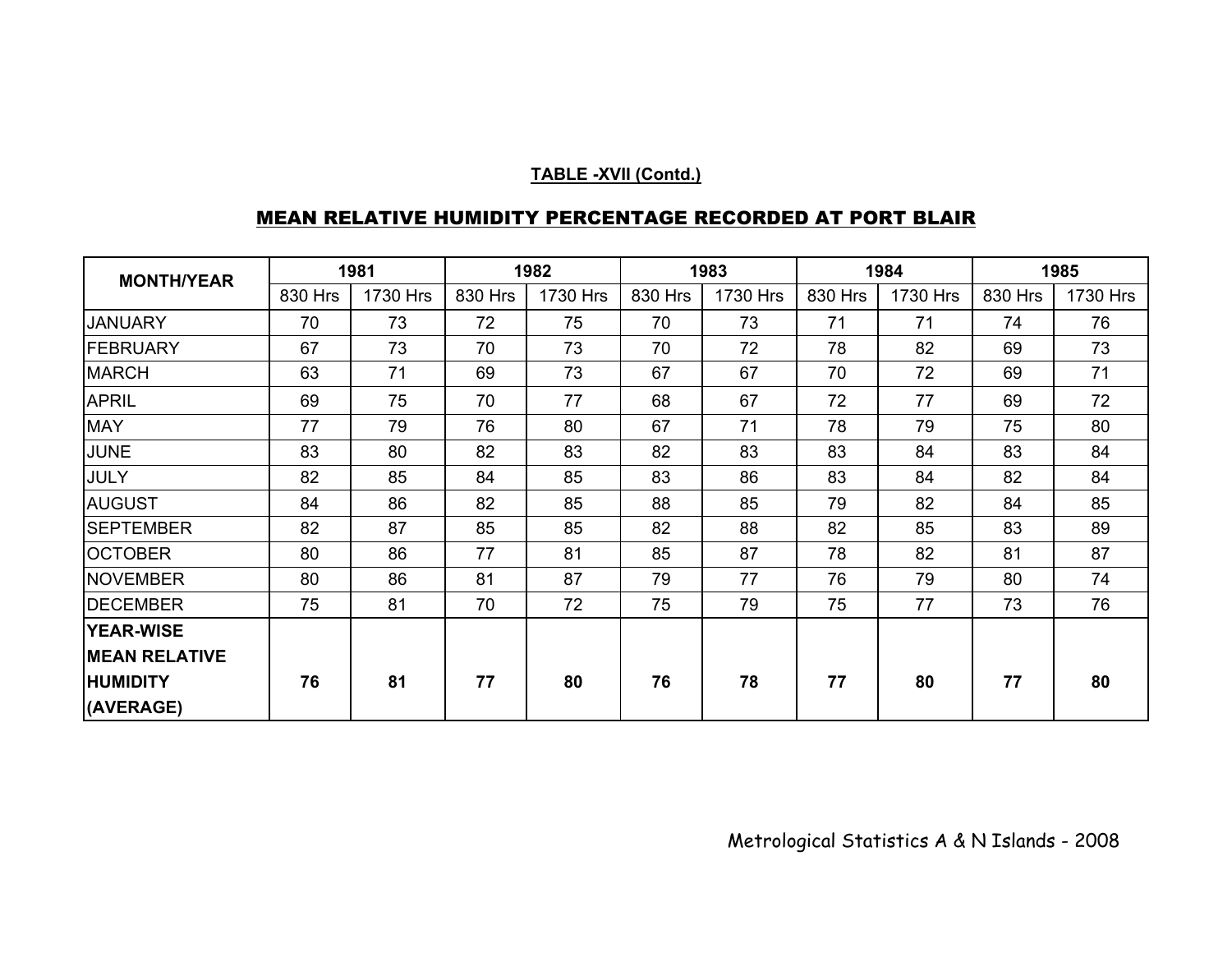| <b>MONTH/YEAR</b>    | 1986    |          | 1987    |          | 1988    |          | 1989    |          | 1990    |          |
|----------------------|---------|----------|---------|----------|---------|----------|---------|----------|---------|----------|
|                      | 830 Hrs | 1730 Hrs | 830 Hrs | 1730 Hrs | 830 Hrs | 1730 Hrs | 830 Hrs | 1730 Hrs | 830 Hrs | 1730 Hrs |
| <b>JANUARY</b>       | 70      | 73       | 73      | 76       | 73      | 75       | 76      | 77       | 75      | 78       |
| FEBRUARY             | 70      | 72       | 73      | 73       | 76      | 77       | 73      | 72       | 74      | 76       |
| <b>MARCH</b>         | 70      | 71       | 71      | 73       | 69      | 71       | 73      | 75       | 72      | 77       |
| <b>APRIL</b>         | 71      | 76       | 68      | 68       | 71      | 75       | 67      | 69       | 75      | 77       |
| <b>MAY</b>           | 75      | 80       | 77      | 78       | 81      | 85       | 79      | 85       | 81      | 84       |
| <b>JUNE</b>          | 85      | 85       | 82      | 84       | 83      | 83       | 83      | 86       | 81      | 84       |
| JULY                 | 82      | 83       | 76      | 77       | 84      | 85       | 82      | 83       | 86      | 84       |
| <b>AUGUST</b>        | 84      | 86       | 85      | 85       | 85      | 81       | 85      | 86       | 84      | 86       |
| <b>SEPTEMBER</b>     | 83      | 87       | 82      | 85       | 86      | 87       | 82      | 86       | 84      | 90       |
| <b>OCTOBER</b>       | 82      | 87       | 80      | 86       | 80      | 84       | 81      | 87       | 80      | 84       |
| <b>NOVEMBER</b>      | 75      | 77       | 81      | 85       | 81      | 82       | 78      | 68       | 81      | 83       |
| <b>DECEMBER</b>      | 70      | 76       | 73      | 76       | 71      | 74       | 80      | 71       | 73      | 74       |
| <b>YEAR-WISE</b>     |         |          |         |          |         |          |         |          |         |          |
| <b>MEAN RELATIVE</b> |         |          |         |          |         |          |         |          |         |          |
| <b>HUMIDITY</b>      | 76      | 79       | 77      | 79       | 78      | 80       | 78      | 79       | 79      | 81       |
| (AVERAGE)            |         |          |         |          |         |          |         |          |         |          |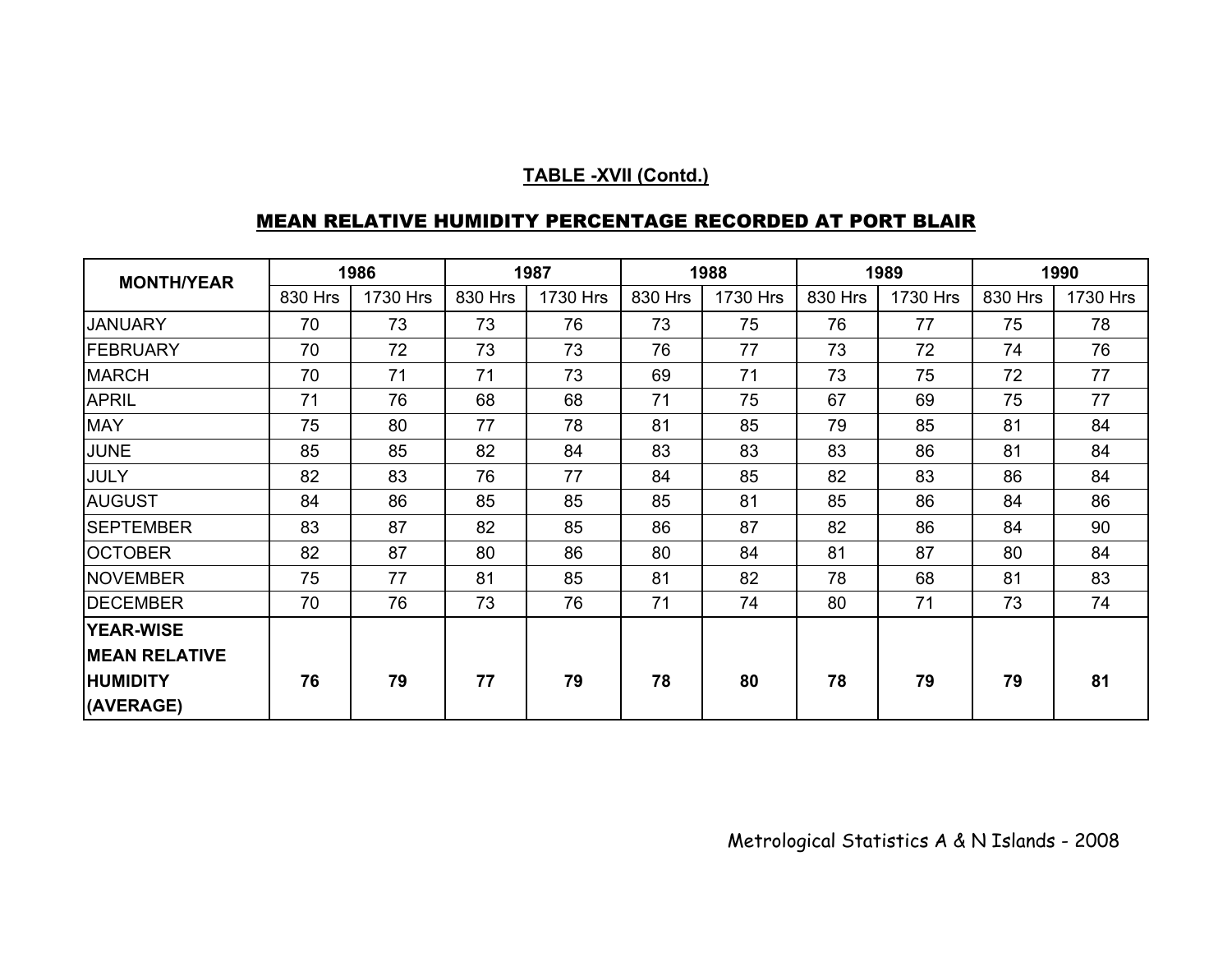| <b>MONTH/YEAR</b>    | 1991    |          | 1992    |          | 1993    |          | 1994    |          | 1995    |          |
|----------------------|---------|----------|---------|----------|---------|----------|---------|----------|---------|----------|
|                      | 830 Hrs | 1730 Hrs | 830 Hrs | 1730 Hrs | 830 Hrs | 1730 Hrs | 830 Hrs | 1730 Hrs | 830 Hrs | 1730 Hrs |
| <b>JANUARY</b>       | 74      | 75       | 77      | 80       | 71      | 72       | 72      | 75       | 71      | 72       |
| <b>FEBRUARY</b>      | 69      | 71       | 69      | 69       | 68      | 71       | 70      | 69       | 71      | 71       |
| <b>MARCH</b>         | 73      | 72       | 68      | 77       | 69      | 71       | 70      | 74       | 70      | 73       |
| <b>APRIL</b>         | 73      | 75       | 67      | 70       | 66      | 70       | 71      | 75       | 68      | 72       |
| <b>MAY</b>           | 74      | 78       | 76      | 80       | 73      | 77       | 82      | 85       | 80      | 84       |
| <b>JUNE</b>          | 78      | 79       | 82      | 83       | 79      | 82       | 84      | 85       | 86      | 85       |
| <b>JULY</b>          | 83      | 84       | 83      | 84       | 84      | 84       | 86      | 85       | 84      | 85       |
| <b>AUGUST</b>        | 88      | 87       | 80      | 85       | 82      | 85       | 85      | 86       | 87      | 87       |
| <b>SEPTEMBER</b>     | 86      | 88       | 85      | 87       | 84      | 86       | 85      | 87       | 86      | 87       |
| <b>OCTOBER</b>       | 81      | 88       | 81      | 86       | 82      | 86       | 76      | 82       | 82      | 87       |
| <b>NOVEMBER</b>      | 71      | 78       | 77      | 79       | 75      | 79       | 76      | 79       | 82      | 87       |
| <b>DECEMBER</b>      | 74      | 76       | 72      | 76       | 70      | 72       | 72      | 75       | 67      | 72       |
| <b>YEAR-WISE</b>     |         |          |         |          |         |          |         |          |         |          |
| <b>MEAN RELATIVE</b> |         |          |         |          |         |          |         |          |         |          |
| <b>HUMIDITY</b>      | 77      | 79       | 76      | 80       | 75      | 78       | 77      | 80       | 78      | 80       |
| (AVERAGE)            |         |          |         |          |         |          |         |          |         |          |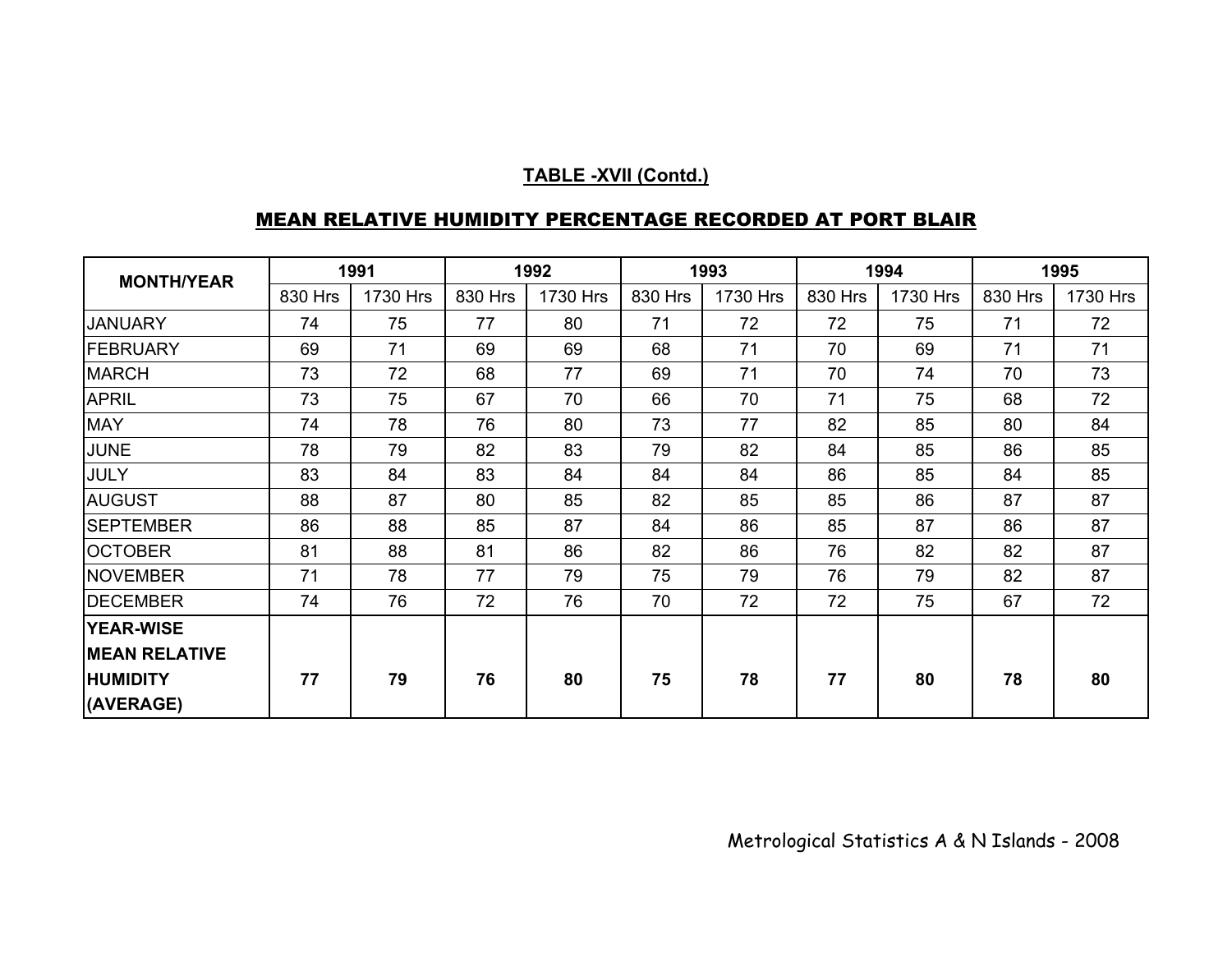| <b>MONTH/YEAR</b>    | 1996    |          | 1997    |          |         | 1998     | 1999    |          |  |
|----------------------|---------|----------|---------|----------|---------|----------|---------|----------|--|
|                      | 830 Hrs | 1730 Hrs | 830 Hrs | 1730 Hrs | 830 Hrs | 1730 Hrs | 830 Hrs | 1730 Hrs |  |
| <b>JANUARY</b>       | 69      | 72       | 69      | 71       | 74      | 78       | 74      | 77       |  |
| FEBRUARY             | 73      | 76       | 70      | 66       | 69      | 71       | 75      | 78       |  |
| <b>MARCH</b>         | 67      | 74       | 69      | 69       | 71      | 67       | 71      | 72       |  |
| <b>APRIL</b>         | 72      | 75       | 66      | 71       | 65      | 72       | 82      | 86       |  |
| <b>MAY</b>           | 81      | 84       | 72      | 79       | 76      | 80       | 84      | 85       |  |
| <b>JUNE</b>          | 85      | 87       | 78      | 80       | 86      | 87       | 82      | 83       |  |
| <b>JULY</b>          | 85      | 86       | 86      | 88       | 85      | 86       | 83      | 85       |  |
| <b>AUGUST</b>        | 83      | 87       | 84      | 86       | 82      | 85       | 83      | 86       |  |
| <b>SEPTEMBER</b>     | 82      | 87       | 84      | 88       | 85      | 88       | 84      | 86       |  |
| <b>OCTOBER</b>       | 87      | 91       | 78      | 83       | 87      | 91       | 83      | 88       |  |
| <b>NOVEMBER</b>      | 80      | 85       | 80      | 86       | 82      | 86       | 80      | 83       |  |
| <b>DECEMBER</b>      | 76      | 79       | 73      | 76       | 75      | 79       | 71      | 76       |  |
| <b>YEAR-WISE</b>     |         |          |         |          |         |          |         |          |  |
| <b>MEAN RELATIVE</b> |         |          |         |          |         |          |         |          |  |
| <b>HUMIDITY</b>      | 78      | 82       | 76      | 79       | 78      | 81       | 79      | 82       |  |
| (AVERAGE)            |         |          |         |          |         |          |         |          |  |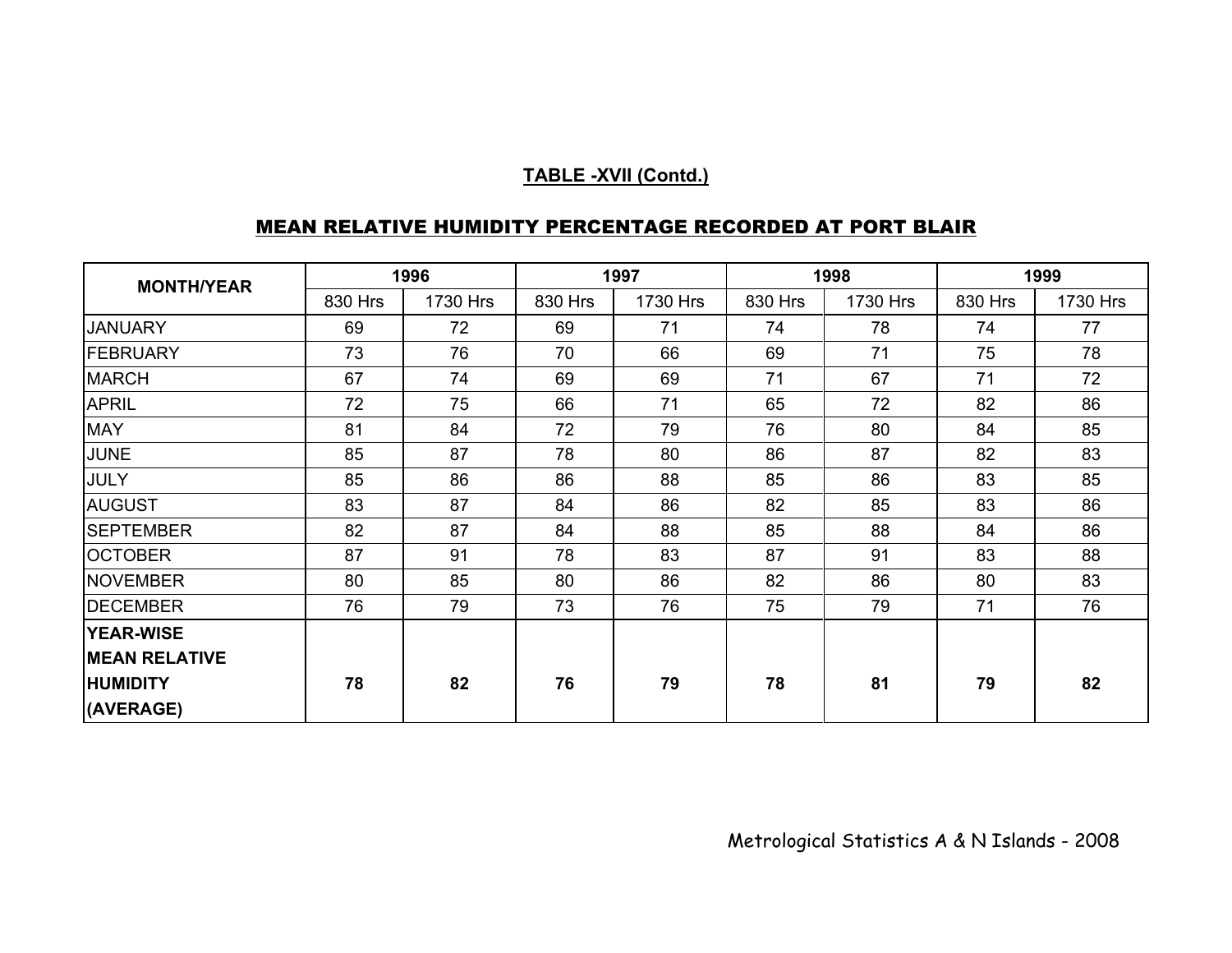| <b>MONTH/YEAR</b>    |         | 2000     |         | 2001     |         | 2002     | 2003    |          |  |
|----------------------|---------|----------|---------|----------|---------|----------|---------|----------|--|
|                      | 830 Hrs | 1730 Hrs | 830 Hrs | 1730 Hrs | 830 Hrs | 1730 Hrs | 830 Hrs | 1730 Hrs |  |
| <b>JANUARY</b>       | 76      | 76       | 77      | 78       | 71      | 74       | 72      | 75       |  |
| <b>FEBRUARY</b>      | 75      | 72       | 72      | 70       | 71      | 74       | 72      | 73       |  |
| <b>MARCH</b>         | 73      | 72       | 75      | 76       | 68      | 72       | 70      | 76       |  |
| <b>APRIL</b>         | 76      | 79       | 70      | 75       | 69      | 74       | 68      | 72       |  |
| <b>MAY</b>           | 82      | 85       | 81      | 87       | 79      | 82       | 77      | 80       |  |
| <b>JUNE</b>          | 84      | 86       | 82      | 84       | 84      | 85       | 82      | 83       |  |
| <b>JULY</b>          | 81      | 84       | 83      | 84       | 82      | 85       | 89      | 89       |  |
| <b>AUGUST</b>        | 85      | 87       | 85      | 86       | 82      | 83       | 84      | 86       |  |
| <b>SEPTEMBER</b>     | 81      | 85       | 82      | 87       | 85      | 88       | 84      | 87       |  |
| <b>OCTOBER</b>       | 83      | 89       | 81      | 87       | 77      | 86       | 82      | 87       |  |
| <b>NOVEMBER</b>      | 73      | 79       | 74      | 78       | 81      | 86       | 72      | 78       |  |
| <b>DECEMBER</b>      | 75      | 78       | 75      | 81       | 75      | 81       | 69      | 74       |  |
| <b>YEAR-WISE</b>     |         |          |         |          |         |          |         |          |  |
| <b>MEAN RELATIVE</b> |         |          |         |          |         |          |         |          |  |
| <b>HUMIDITY</b>      | 79      | 81       | 78      | 81       | 77      | 81       | 77      | 80       |  |
| (AVERAGE)            |         |          |         |          |         |          |         |          |  |